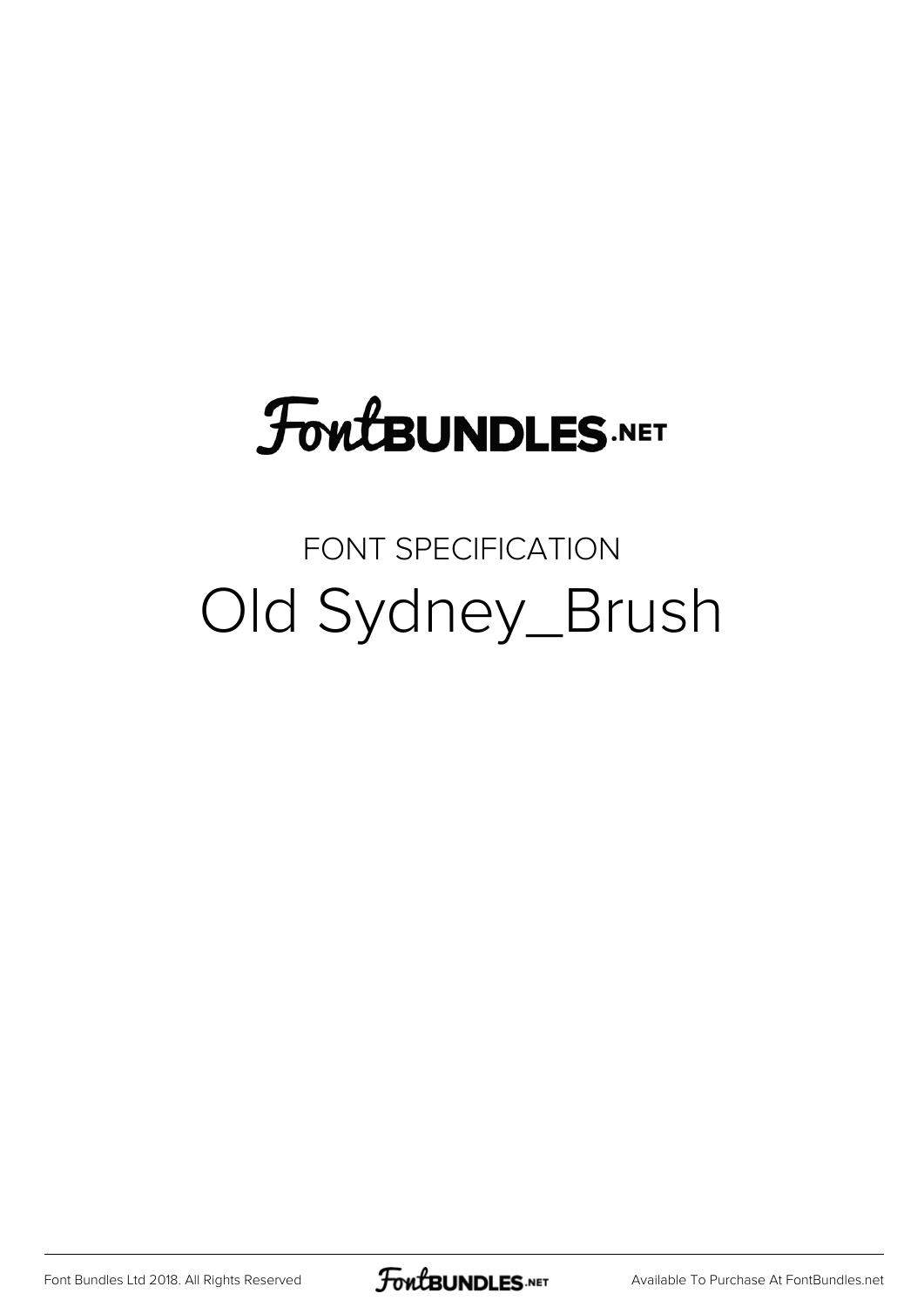#### OLD SYDNEY\_brush - Regular

**Uppercase Characters** 

## ABCDEFGHIJKLMN OPQRSTUVWXYZ

Lowercase Characters

### abcdefghijklmnopg rstuvw xyz

**Numbers** 

#### 0123456789

**Punctuation and Symbols** 

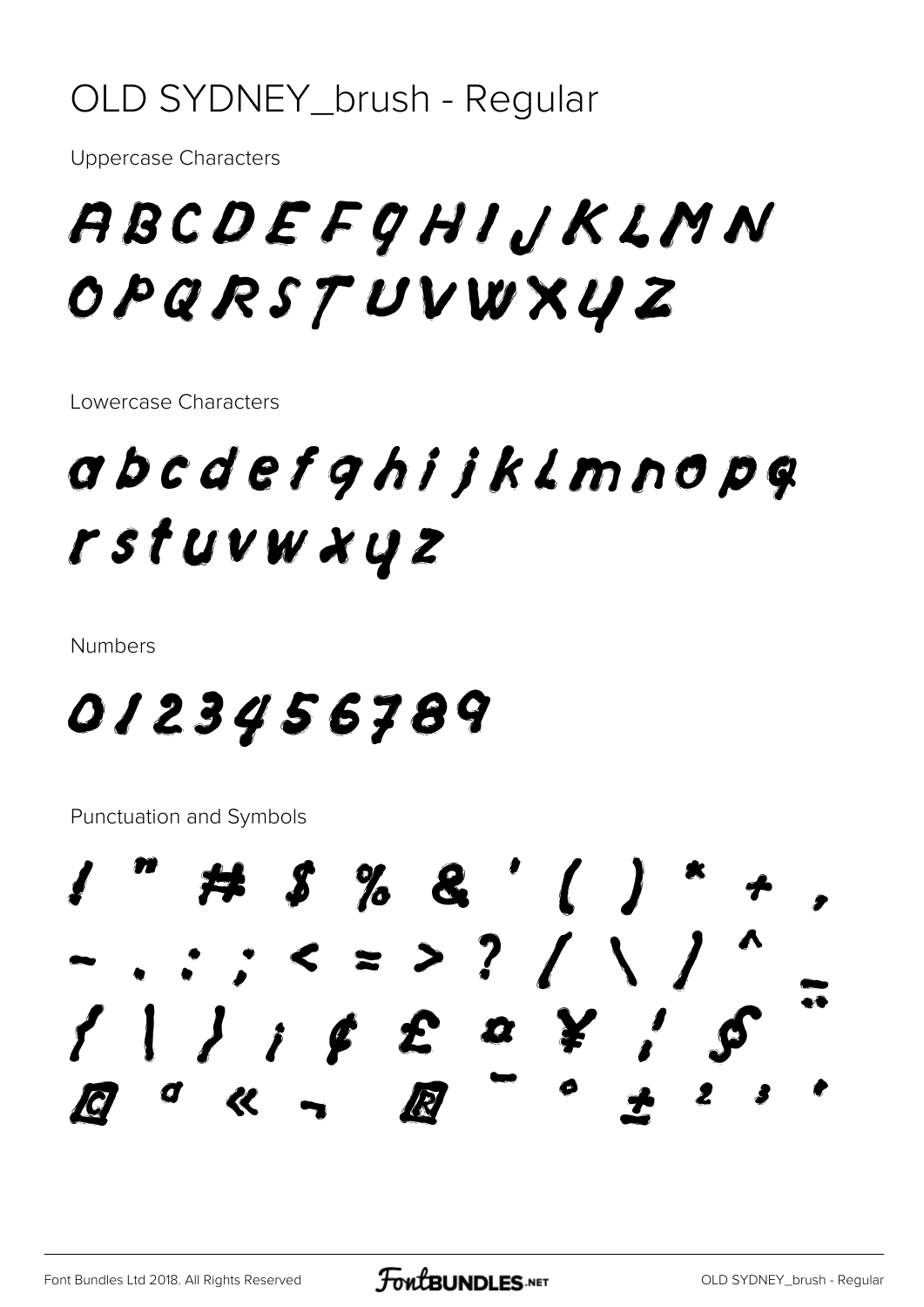# µ ¶ · ¸ ¹ º » ¼ ½ ¾ All Other Glyphs

# À Á Â Ã Ä Å Æ Ç È É Ê Ë Ì Í Î Ï Ð Ñ  $\dot{o}$   $\dot{o}$   $\ddot{o}$   $\ddot{o}$   $\ddot{o}$   $\ddot{o}$   $\ddot{o}$   $\ddot{o}$   $\ddot{o}$   $\ddot{o}$   $\ddot{o}$   $\ddot{o}$   $\ddot{o}$   $\ddot{o}$   $\ddot{o}$   $\ddot{o}$   $\ddot{o}$   $\ddot{o}$   $\ddot{o}$   $\ddot{o}$   $\ddot{o}$   $\ddot{o}$   $\ddot{o}$   $\ddot{o}$   $\ddot{o}$   $\ddot{o}$   $\ddot{o}$   $\ddot{o}$  $\hat{\boldsymbol{U}}$   $\ddot{\boldsymbol{U}}$   $\hat{\boldsymbol{U}}$   $\dot{\boldsymbol{D}}$   $\boldsymbol{B}$   $\dot{\boldsymbol{\sigma}}$   $\ddot{\boldsymbol{\sigma}}$   $\ddot{\boldsymbol{\sigma}}$   $\ddot{\boldsymbol{\sigma}}$ ä å æ ç è é ê ë ì

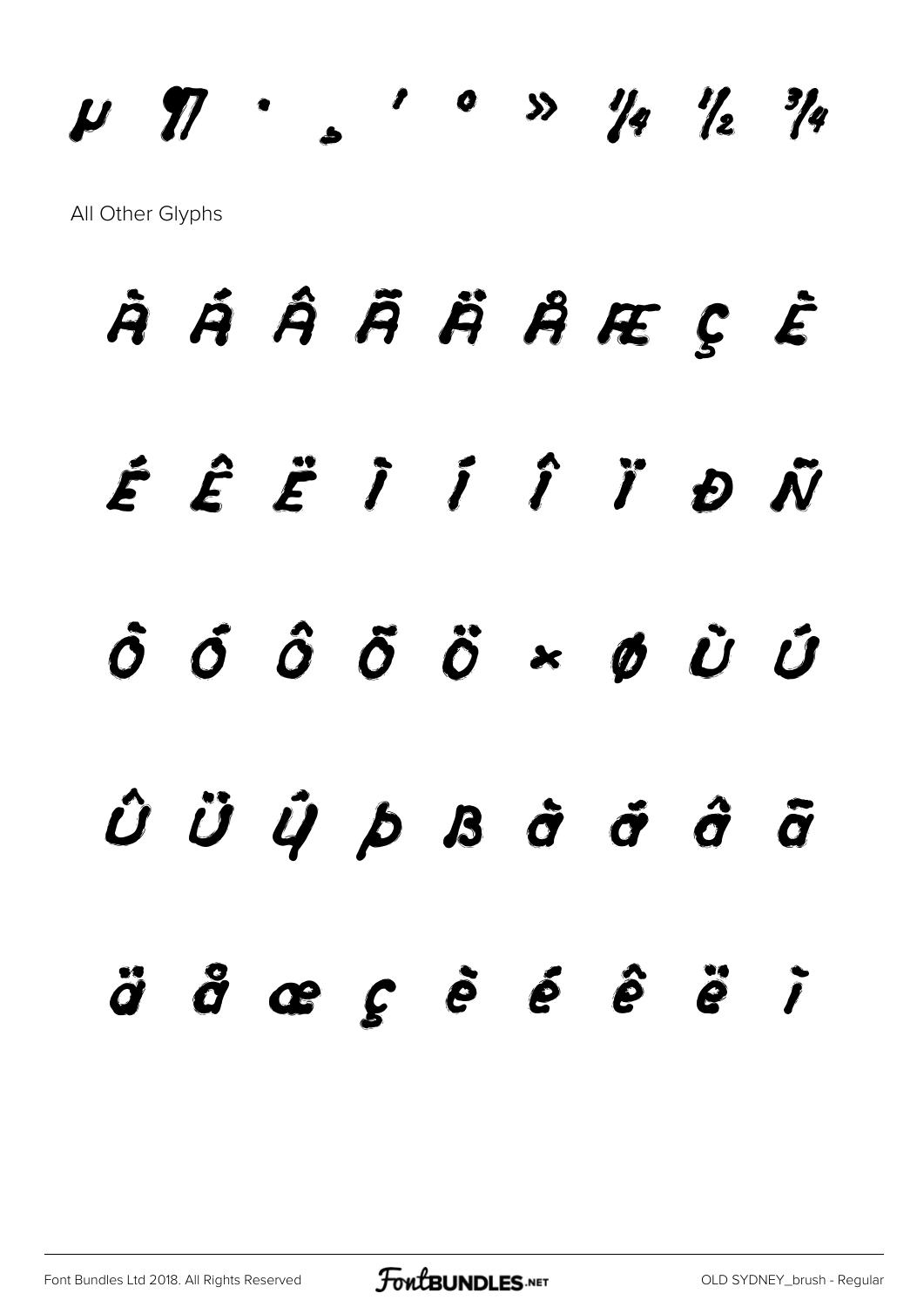